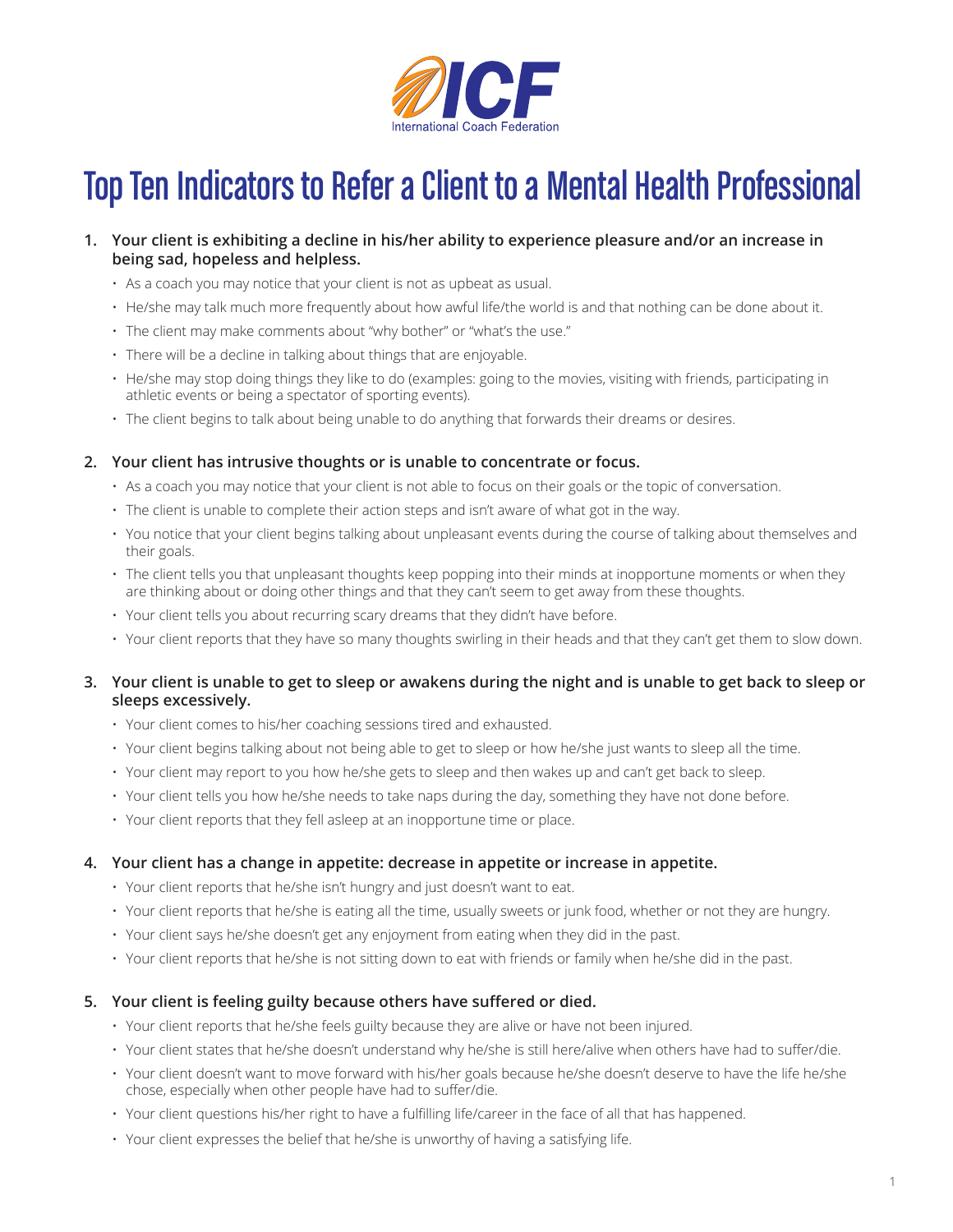# **6. Your client has feelings of despair or hopelessness.**

- According to your client nothing in life is OK.
- Your client misses session times or says he/she wants to quit coaching because life is not worth living or he/she doesn't deserve to get what they want.
- Your client moves into excessive negative thinking.
- Your client says that he/she can't make a difference or that whatever he/she does doesn't matter.
- Your client has the attitude of "Why bother?"

# **7. Your client is being hyper alert and/or excessively tired.**

- Your client reports that he/she can't relax.
- Your client states that he/she is jumping at the slightest noise.
- Your client reports that it feels like she/he always has to be on guard.
- Your client states that they are listening for any little sound that is out of the ordinary.
- Your client reports that he/she has no energy.
- Your client states that he/she can't do their usual chores because he/she is so tired.
- Your client states that it takes too much energy to do things he/she normally did in the past.

## **8. Your client has increased irritability or outbursts of anger.**

- Your client becomes increasingly belligerent or argumentative with you or other people.
- Your client reports that everyone or everything annoys them.
- Your client starts making comments about how miserable everyone and everything is.
- Your client reports that other people in their life are telling them how miserable/angry they have become.
- Your client reports getting into arguments with people.
- Your client states that they get so upset they don't know what to do with themselves.
- Your client reports that they feel like a "pressure cooker" or are "ready to burst."
- Your client increasingly tells you about wanting to do or doing things that would harm themselves or others (examples: wanting to put their fist through a window; wanting to punch someone; wanting to hit someone/ something with their car).

## **9. Your client has impulsive and risk-taking behavior.**

- Your client reports doing things, such as going on a buying spree, without thinking about the consequences of their behavior.
- Your client tells you that something came to their mind so they went and did it without thinking about the outcome.
- Your client reports an increase in doing things that could be detrimental to themselves or others (examples: increase in promiscuous sexual behavior; increase in alcohol/drug consumption; deciding to get married after knowing someone an unusually short period of time).

## **10. Your client has thoughts of death and/or suicide.**

- Your client begins talking a lot about death, not just a fear of dying.
- Your client alludes to the fact that dying would be appropriate for them.
- Your client makes comments that to die right now would be OK with them.
- Your client becomes fascinated with what dying would be like.
- Your client talks about ways to die.
- Your client talks about going to a better place and how wonderful it would be and seems to be carried away by the thought.
- Your client tells you they know how they would kill themselves if they wanted to/had the chance.